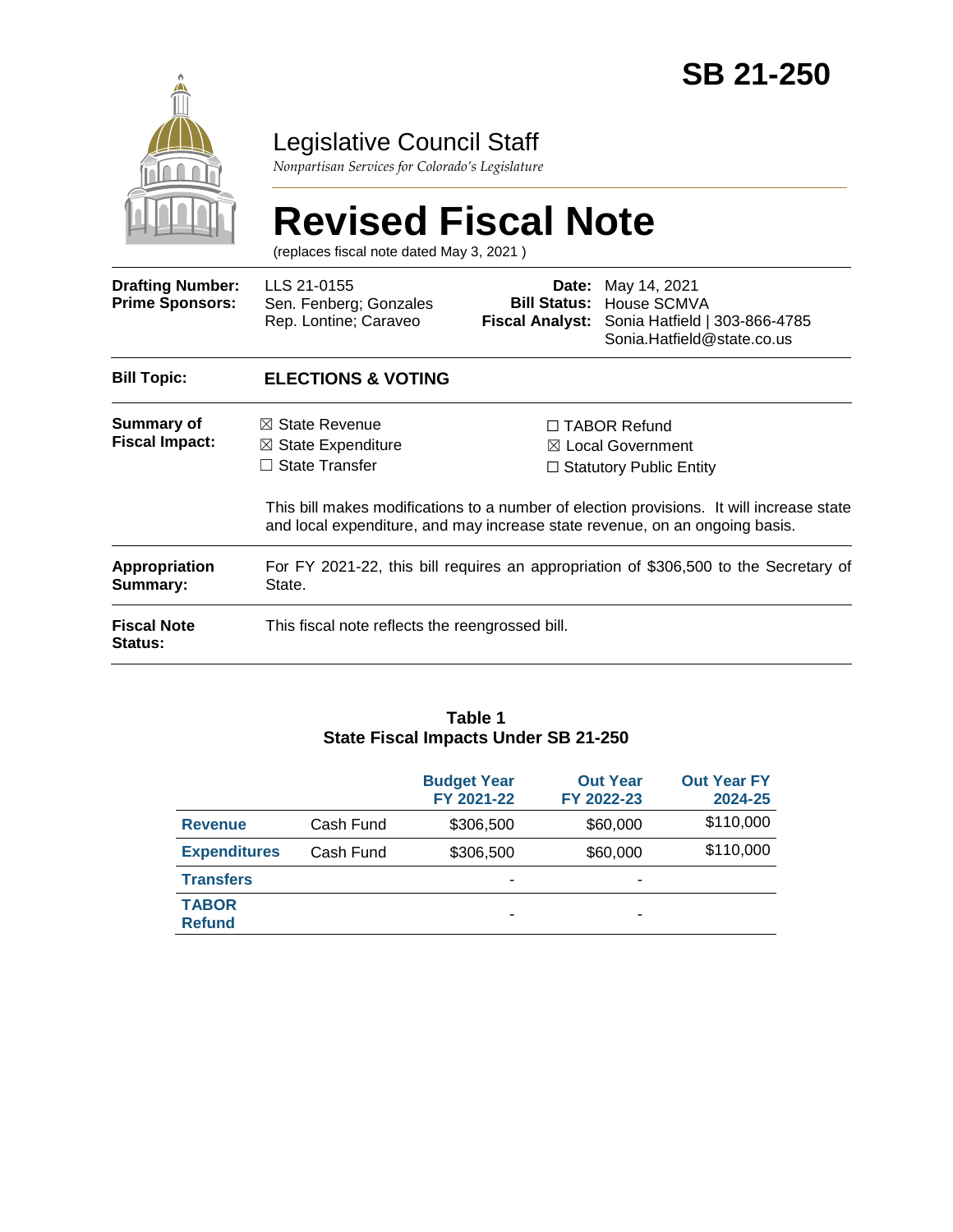Page 2

# **Summary of Legislation**

This bill modifies and clarifies state and local election code, including provisions related to voter registration, party affiliation, ballot access, and the conduct of recalls. Among its many changes, this bill:

- requires the Secretary of State and the county clerks to make modifications to online systems and forms to allow for registration using an electors last four digits of their Social Security number;
- changes various deadlines related to affiliation from 29 to 22 days;
- sets new requirements for recall elections and petitions;
- repeals the ability of an unaffiliated candidate for president of the US to be nominated by paying a fee;
- changes requirements for voter service and polling centers and drop boxes;
- adds requirements for institutions of higher education related to notifying enrolled students about voting information and providing data to the Department of State;
- requires certain counties to report presidential primary results by precinct; and
- requires the Department of Health Care Policy and Financing (HCPF) to regularly provide certain data to the SOS about changes in a voter's name or address, which the SOS must forward to the appropriate county clerk.

# **Comparable Crime Analysis**

Legislative Council Staff is required to include certain information in the fiscal note for any bill that creates a new crime, changes the classification of an existing crime, or changes an element of an existing crime. This section outlines data on crimes comparable to the offense in this bill and discusses assumptions on future rates of criminal conviction for those offense.

**Prior conviction data and assumptions.** This bill creates the new offense of a recall committee member failing to forward a voter's request to remove their signature from a recall petition, an unclassified elections misdemeanor punishable by a fine of up to \$1,000 and/or imprisonment in a county jail up to one year. To form an estimate on the prevalence of this new crime, the fiscal note analyzed the existing offense of tampering with a municipal initiative or referendum petition, a class 2 misdemeanor, as a comparable crime. From 2018 to 2020, zero offenders have been convicted and sentenced for this existing offense; therefore, the fiscal note assumes that there will be minimal or no additional case filings or convictions for the new offense under the bill. Because the bill is not expected to have a tangible impact on criminal justice-related expenditures or revenue at the state or local levels, these potential impacts are not discussed further in this fiscal note.

Visit [leg.colorado.gov/fiscalnotes](http://leg.colorado.gov/fiscalnotes/) for more information about criminal justice costs in fiscal notes.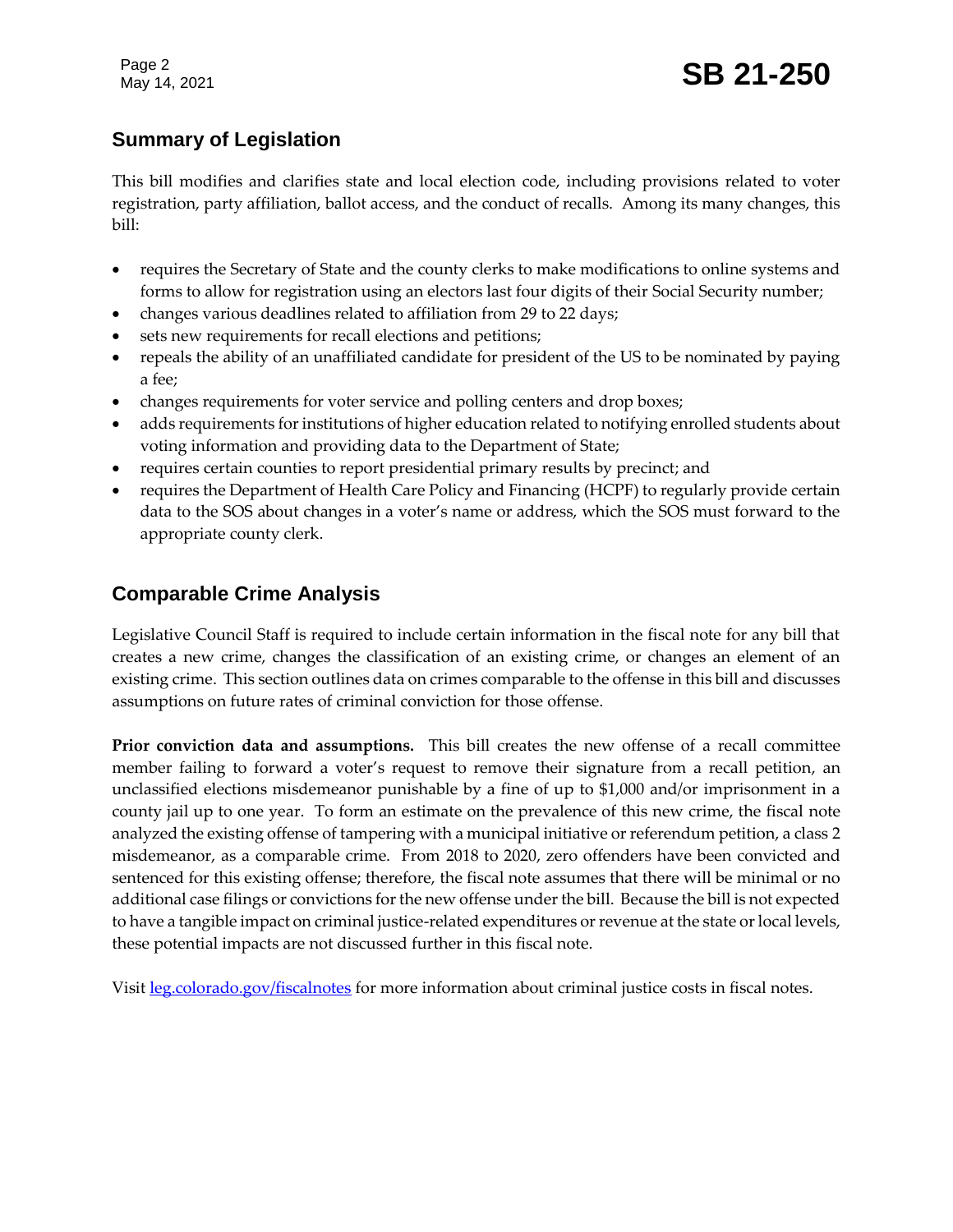## **State Revenue**

This bill may increase cash fund revenue to the Secretary of State's Office (SOS) by up to \$306,500 in FY 2021-22. The revenue is primarily from business filing fees, which are deposited into the Department of State Cash Fund. This additional revenue is subject to TABOR.

#### **Table 2 Revenue Under SB 21-250**

|                                        | FY 2021-22 | FY 2022-23 | FY 2024-25 |
|----------------------------------------|------------|------------|------------|
| <b>Department of State</b>             |            |            |            |
| <b>Businesses and Professions Fees</b> | \$306,500  | \$60,000   | \$125,000  |
| Unaffiliated Candidate Filing Fees     | -          | ۰          | (\$15,000) |
| <b>Total Cost</b>                      | \$306,500  | \$60,000   | \$110,000  |

**Fee impact on businesses and professions.** Colorado law requires legislative service agency review of measures which create or increase any fee collected by a state agency. Under current law, the SOS is authorized to adjust fees so that the revenue generated approximates its direct and indirect costs. The SOS is primarily funded through business filing fees. To cover the costs described in the State Expenditures section below, fees may need to be raised to cover all or some of the costs of this bill. The fees affected and the actual amount of fee charges will be set administratively by the SOS based on cash fund balance, total program cost, and the estimated number of professional activities subject to fees.

**Fee impact on presidential candidates.** In addition, starting in the next presidential election year and in every following presidential election year, this bill will decrease state revenue by approximately \$15,000 to the Department of State Cash Fund. This bill repeals the ability of unaffiliated candidates for president to access the ballot by filing a \$1,000 fee. Based on prior data, this fiscal note assumes approximately 15 unaffiliated candidates pay this fee every presidential election.

## **State Expenditures**

This bill will increase state expenditures in the SOS by \$306,500 in FY 2021-22, by \$60,000 in non-presidential election years and by \$110,000 in presidential election years, paid from the Department of State Cash Fund. It will also minimally increase expenditures and workload in institutions of higher education, HCPF, the Department of Revenue (DOR), and the Judicial Department. These costs are displayed in Table 3 and described below.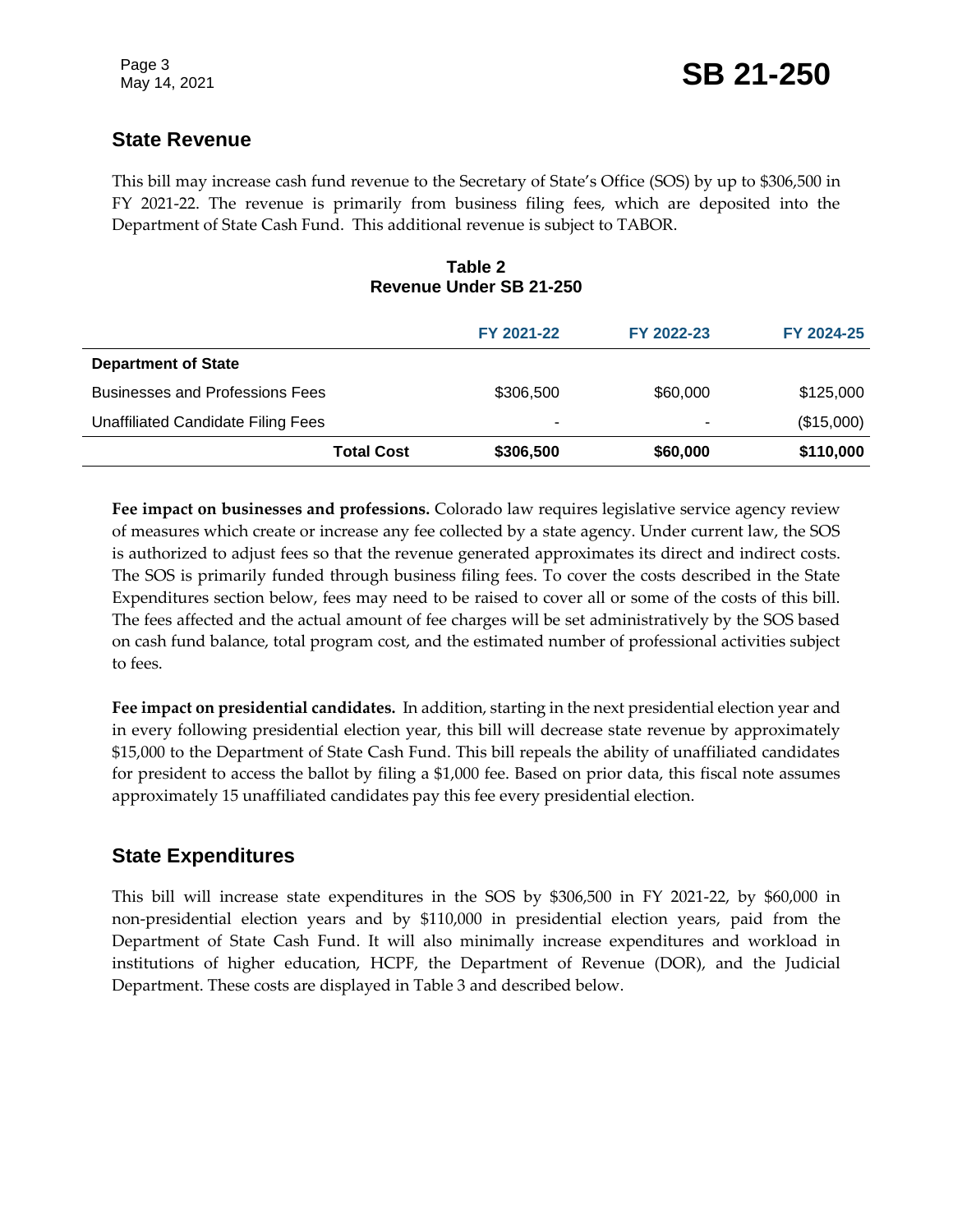|                                           | FY 2021-22 | FY 2022-23 | FY 2024-25 |
|-------------------------------------------|------------|------------|------------|
| <b>Department of State</b>                |            |            |            |
| <b>Computer Programming</b>               | \$253,000  | -          |            |
| E-Submission Signature Setup              | \$23,500   | -          |            |
| Software Licenses                         | \$30,000   | \$60,000   | \$60,000   |
| Integrated Document Solutions Group (DPA) | ۰          |            | \$50,000   |
| <b>Total Cost</b>                         | \$306,500  | \$60,000   | \$110,000  |

#### **Table 3 Expenditures Under SB 21-250**

**Department of State.** This bill will require the SOS to make changes to SCORE, the online voter registration database, and the ballot access database. This work will require 2,220 hours of computer programming. The bill will also require new software licenses, and an increase in work contracted to the Department of Personnel and Administration.

- *Changes to SCORE.* The SOS will need to create a new voter notification for instructing voters on how to add a signature to their voter file. The SOS will also need the ability to tag each voter record in SCORE that has been automatically registered, create a new export capability to make this information public, and update the system to accommodate new information provided by HCPF. In addition, the petition module will need to be changed to accommodate new correspondence requirements and the change of affiliation deadline.
- *Changes to the online voter registration system.* The online voter registration system will need to be updated to create a new workflow to allow voters to register with only the last four digits of their Social Security number, to allow voters to upload a signature when they register online, and to connect directly with the Social Security Administration to confirm identity through the last four digits of an elector's Social Security number. Additional programming may be needed to connect directly with the Department of Revenue to validate applications.
- *Changes to the ballot access database.* This database must be updated to allow for precinct level reporting in presidential primaries for some counties.
- *Electronic signature submission*. The SOS must set up the ability for a voter to submit their signature to the county clerk electronically. The initial setup would cost \$23,500, and \$30,000 in licensing and maintenance for the first year. Licensing and maintenance would cost \$60,000 annually in ongoing years.
- *Integrated Documents Solutions Group*. The SOS uses the Integrated Documents Solutions Group within the Department of Personnel and Administration for scanning and data entry services. This bill would require unaffiliated presidential candidates to get on the ballot by circulating a petition, which would require an increase in work contracted to this group. Assuming that three candidates pursue this every presidential election, this would be a cost of \$50,000 every four years. In addition, this bill may change the number of signatures processed by the group. This work is billed to the Department of State Cash Fund.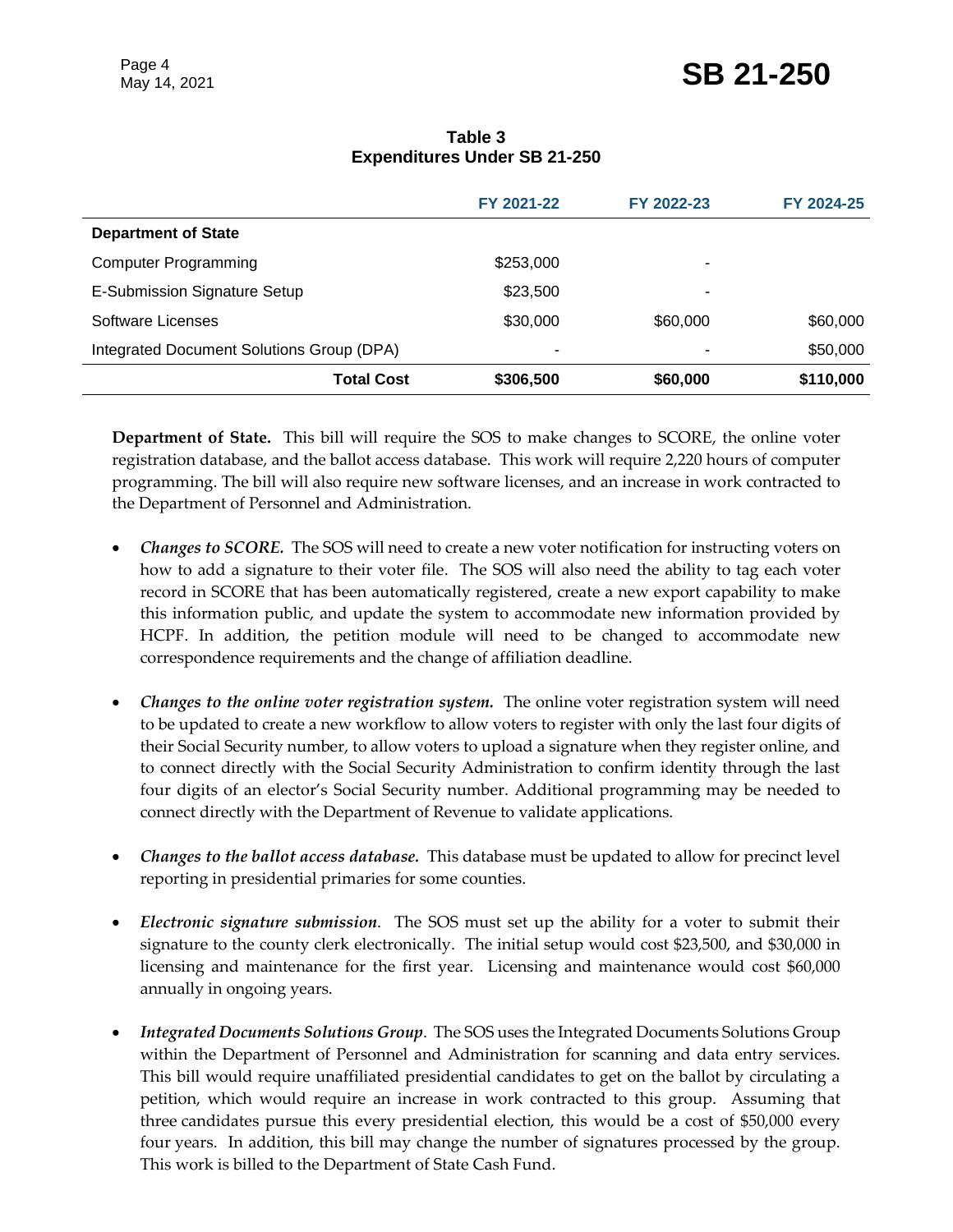Page 5

**Higher Education Institutions.** The bill may minimally increase workload for institutions of higher education to provide enrolled students with information on voting, and for providing data to the SOS to determine voter service and polling centers and drop-off locations.

**Department of Health Care Policy and Financing**. This bill requires HCPF to provide the SOS with information on voter name and address changes, to the extent allowed by federal law. This may minimally increase workload, however no additional appropriation is required.

**Department of Revenue.** The bill requires that DOR provide the SOS with real-time access to voter information in order to validate online voter registration applications. This may minimally increase workload in order to test the system, however no additional appropriation is required.

**TABOR refunds**. The bill may increase state revenue subject to TABOR. For FY 2022-23, the March 2021 LCS forecast projects revenue to fall short of the TABOR limit by \$28.6 million, or 0.2 percent of the limit. If actual revenue exceeds the limit, the bill will increase the amount required to be refunded to taxpayers from the general fund in FY 2023-24.

## **Local Government**

This bill will increase the costs and workload for counties to change forms, purchase additional mailing and postage, implement voter registration changes for other agencies, for some counties to report presidential primary results by precincts, and to cure ballots in voter service and polling centers. The average cost per county to implement the bill will be \$35,560 for large counties, \$20,300 for medium counties, and \$3,360 for small counties. In addition, changes to special district recall elections may have an indeterminate fiscal impact.

## **Effective Date**

The bill takes effect upon signature of the Governor, or upon becoming law without his signature, except that subsections 1-2-202.5 (1)(a) and (3)(e) take effect March 1, 2022 and applies to elections on or after the effective date.

# **State Appropriations**

For FY 2021-22, this bill requires and includes an appropriation of \$306,500 from the Department of State Cash Fund to the Secretary of State's Office.